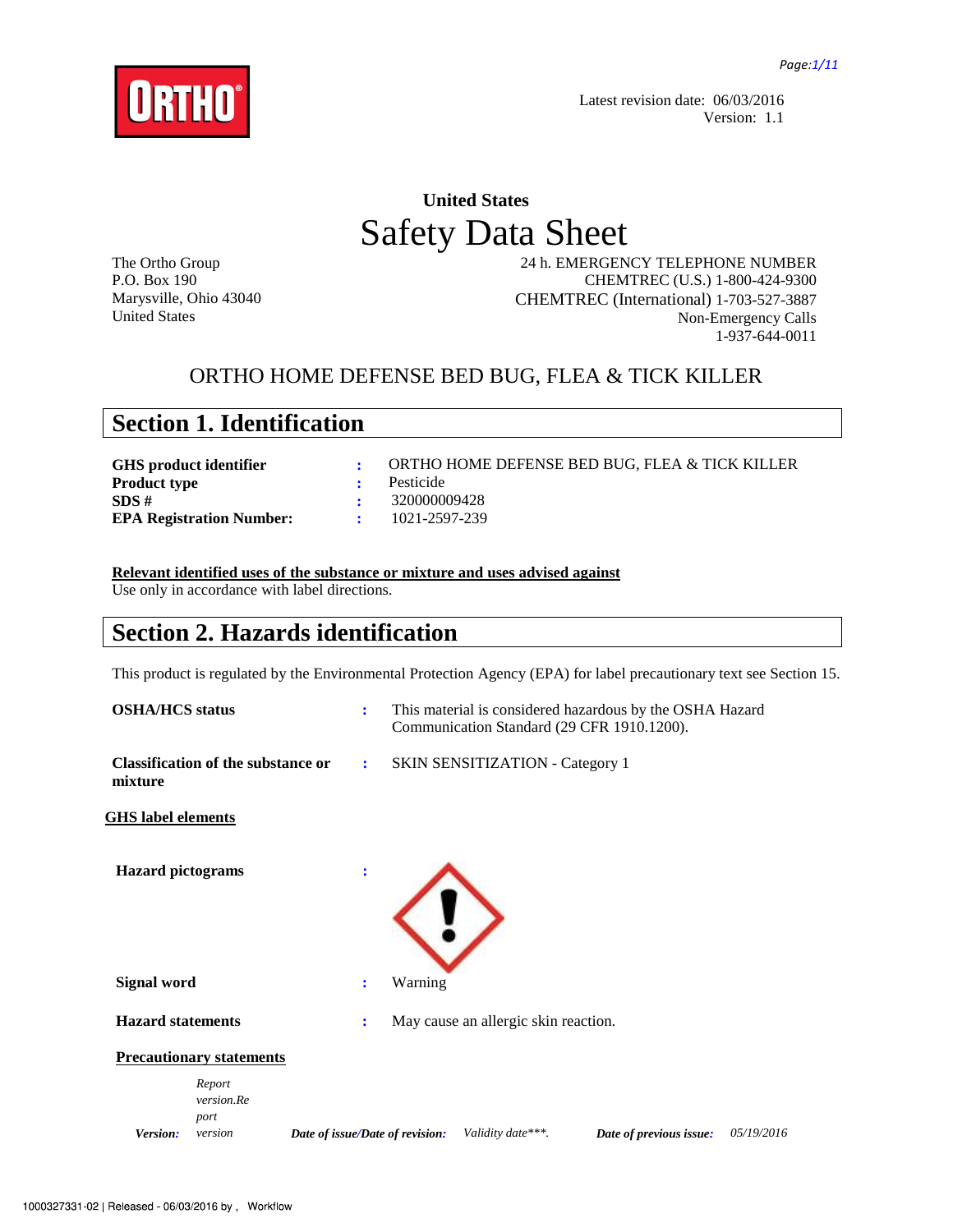| <b>General</b>                                                  | ÷ | Read label before use. Keep out of reach of children. If medical advice<br>is needed, have product container or label at hand.                           |
|-----------------------------------------------------------------|---|----------------------------------------------------------------------------------------------------------------------------------------------------------|
| <b>Prevention</b>                                               | : | Wear protective gloves. Avoid breathing vapor. Contaminated work<br>clothing must not be allowed out of the workplace.                                   |
| <b>Response</b>                                                 | : | IF ON SKIN: Wash with plenty of soap and water. Wash<br>contaminated clothing before reuse. If skin irritation or rash occurs:<br>Get medical attention. |
| <b>Storage</b>                                                  | ۰ | Not applicable.                                                                                                                                          |
| <b>Disposal</b>                                                 | ÷ | Dispose of contents and container in accordance with all local,<br>regional, national and international regulations.                                     |
| Supplemental label elements<br>Hazards not otherwise classified |   | None known.<br>None known.                                                                                                                               |

### **Section 3. Composition/information on ingredients**

| Substance/mixture             | $\cdot$ Mixture  |
|-------------------------------|------------------|
| Chemical name                 | : Not available. |
| Other means of identification | : Not available. |

| <b>Ingredient name</b>       |                  | <b>CAS</b> number |
|------------------------------|------------------|-------------------|
| 1,2-Benzisothiazol-3(2H)-one | $>= 0.1 - < 0.3$ | 2634-33-5         |

Any concentration shown as a range is to protect confidentiality or is due to batch variation.

**There are no additional ingredients present which, within the current knowledge of the supplier and in the concentrations applicable, are classified as hazardous to health or the environment and hence require reporting in this section.** 

**Occupational exposure limits, if available, are listed in Section 8.**

### **Section 4. First aid measures**

#### **Description of necessary first aid measures**

| <b>Eye contact</b>           | Immediately flush eyes with plenty of water, occasionally lifting the<br>÷<br>upper and lower eyelids. Check for and remove any contact lenses.<br>Continue to rinse for at least 10 minutes. Get medical attention if<br>irritation occurs.                                                                                                                                                                                           |
|------------------------------|----------------------------------------------------------------------------------------------------------------------------------------------------------------------------------------------------------------------------------------------------------------------------------------------------------------------------------------------------------------------------------------------------------------------------------------|
| <b>Inhalation</b>            | Remove victim to fresh air and keep at rest in a position comfortable<br>÷<br>for breathing. If not breathing, if breathing is irregular or if respiratory<br>arrest occurs, provide artificial respiration or oxygen by trained<br>personnel. Get medical attention if adverse health effects persist or are<br>severe. If unconscious, place in recovery position and get medical<br>attention immediately. Maintain an open airway. |
| <b>Skin contact</b>          | Wash with plenty of soap and water. Remove contaminated clothing<br>÷<br>and shoes. Wash contaminated clothing thoroughly with water before<br>removing it, or wear gloves. Continue to rinse for at least 10 minutes.<br>Get medical attention. In the event of any complaints or symptoms,                                                                                                                                           |
| Report<br>version.Re<br>port |                                                                                                                                                                                                                                                                                                                                                                                                                                        |
| Version:<br>version          | Date of issue/Date of revision:<br>Date of previous issue:<br>Validity date***.<br><i>05/19/2016</i>                                                                                                                                                                                                                                                                                                                                   |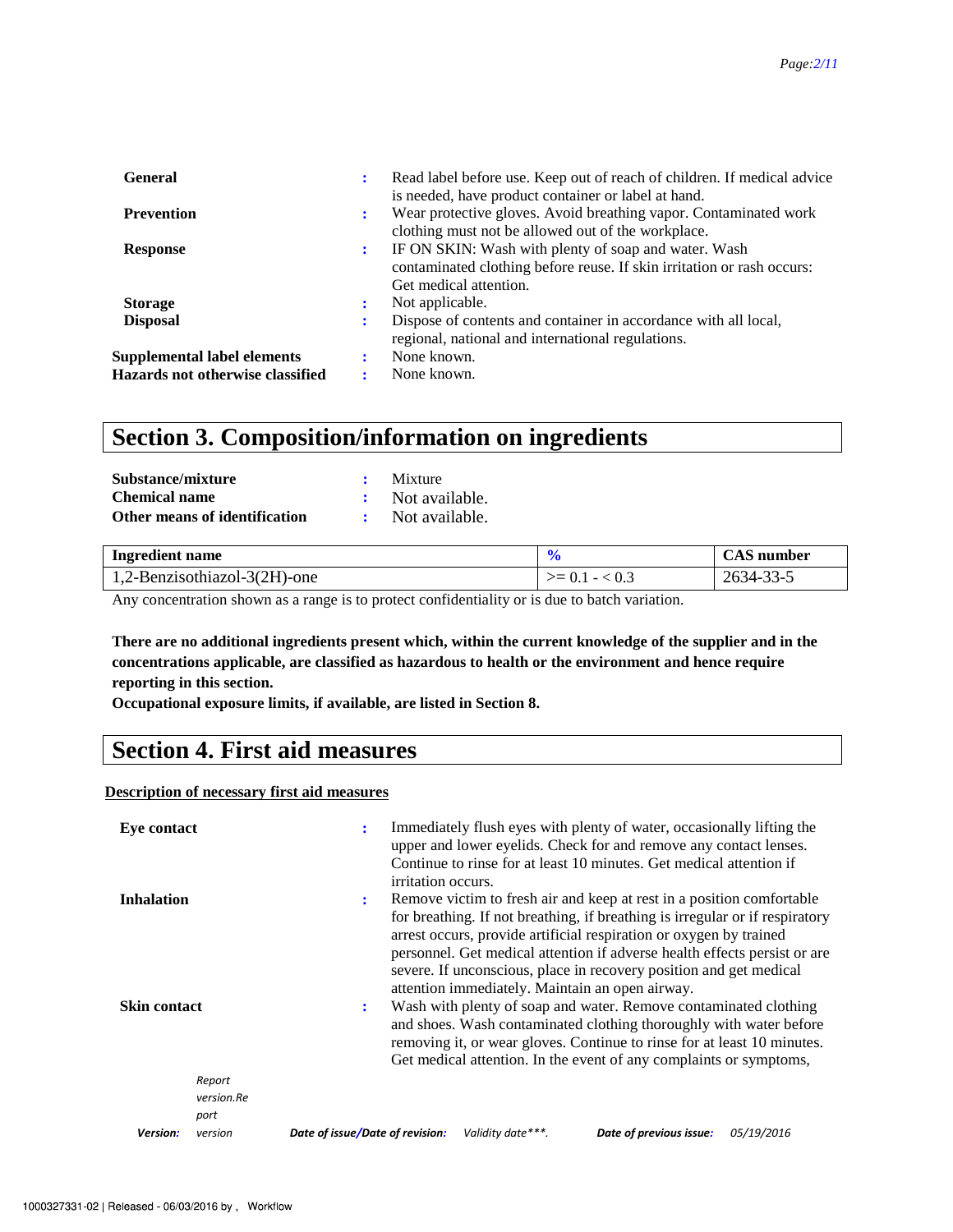|                  | avoid further exposure. Wash clothing before reuse. Clean shoes                                                                                                                                                                                                                                                                                         |
|------------------|---------------------------------------------------------------------------------------------------------------------------------------------------------------------------------------------------------------------------------------------------------------------------------------------------------------------------------------------------------|
|                  | thoroughly before reuse.                                                                                                                                                                                                                                                                                                                                |
| <b>Ingestion</b> | Wash out mouth with water. If material has been swallowed and the<br>exposed person is conscious, give small quantities of water to drink.<br>Do not induce vomiting unless directed to do so by medical personnel.<br>Get medical attention if adverse health effects persist or are severe.<br>Never give anything by mouth to an unconscious person. |
|                  |                                                                                                                                                                                                                                                                                                                                                         |

### **Most important symptoms/effects, acute and delayed**

#### **Potential acute health effects**

| Eye contact                       | ÷                    | No known significant effects or critical hazards.                                                                                                                             |
|-----------------------------------|----------------------|-------------------------------------------------------------------------------------------------------------------------------------------------------------------------------|
| <b>Inhalation</b>                 | ÷                    | No known significant effects or critical hazards.                                                                                                                             |
| <b>Skin contact</b>               | ÷                    | May cause an allergic skin reaction.                                                                                                                                          |
| <b>Ingestion</b>                  | ÷                    | No known significant effects or critical hazards.                                                                                                                             |
| Over-exposure signs/symptoms      |                      |                                                                                                                                                                               |
| <b>Eye contact</b>                | ÷                    | No specific data.                                                                                                                                                             |
| <b>Inhalation</b>                 | :                    | No specific data.                                                                                                                                                             |
| <b>Skin contact</b>               | ÷                    | Adverse symptoms may include the following:<br>irritation                                                                                                                     |
|                                   |                      | redness                                                                                                                                                                       |
| <b>Ingestion</b>                  | ÷                    | No specific data.                                                                                                                                                             |
|                                   |                      | Indication of immediate medical attention and special treatment needed, if necessary                                                                                          |
| Notes to physician                | ÷                    | Treat symptomatically. Contact poison treatment specialist<br>immediately if large quantities have been ingested or inhaled.                                                  |
| <b>Specific treatments</b>        | ÷                    | No specific treatment.                                                                                                                                                        |
| <b>Protection of first-aiders</b> | $\ddot{\phantom{a}}$ | No action shall be taken involving any personal risk or without<br>suitable training. Wash contaminated clothing thoroughly with water<br>before removing it, or wear gloves. |
|                                   |                      |                                                                                                                                                                               |

**See toxicological information (Section 11)** 

# **Section 5. Fire-fighting measures**

### **Extinguishing media**

|                          | Suitable extinguishing media<br>Unsuitable extinguishing media |                                 | None known.    |                   | Use an extinguishing agent suitable for the surrounding fire.            |            |
|--------------------------|----------------------------------------------------------------|---------------------------------|----------------|-------------------|--------------------------------------------------------------------------|------------|
| chemical                 | Specific hazards arising from the                              |                                 | may burst.     |                   | In a fire or if heated, a pressure increase will occur and the container |            |
| <b>Hazardous thermal</b> | decomposition products                                         | ÷                               | carbon dioxide |                   | Decomposition products may include the following materials:              |            |
|                          | Report<br>version.Re<br>port                                   |                                 |                |                   |                                                                          |            |
| <b>Version:</b>          | version                                                        | Date of issue/Date of revision: |                | Validity date***. | Date of previous issue:                                                  | 05/19/2016 |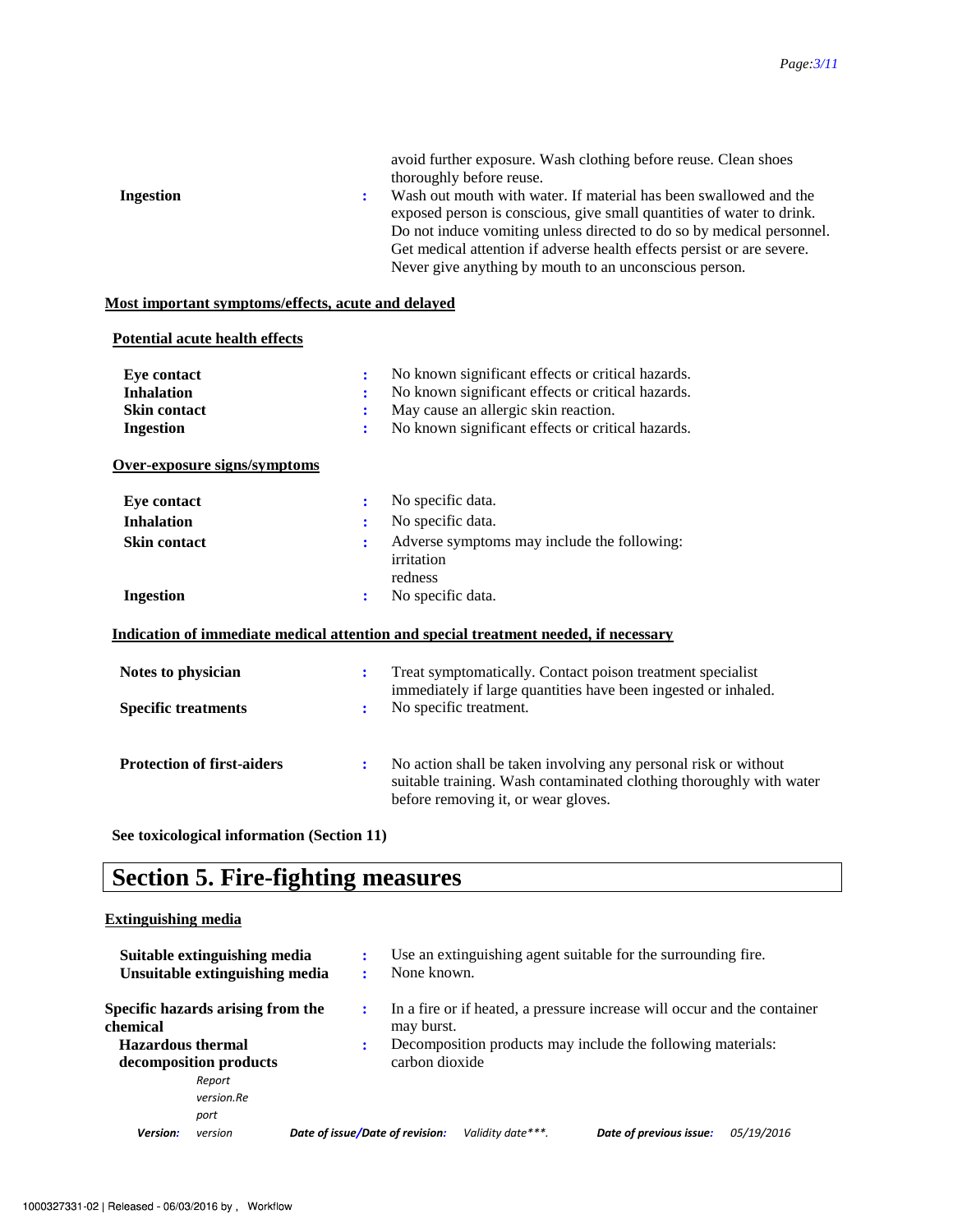|                                                         | carbon monoxide<br>nitrogen oxides                                                                                                                                                                |
|---------------------------------------------------------|---------------------------------------------------------------------------------------------------------------------------------------------------------------------------------------------------|
| Special protective actions for fire-<br><b>fighters</b> | Promptly isolate the scene by removing all persons from the vicinity<br>of the incident if there is a fire. No action shall be taken involving any<br>personal risk or without suitable training. |
| Special protective equipment for<br>fire-fighters       | Fire-fighters should wear appropriate protective equipment and self-<br>contained breathing apparatus (SCBA) with a full face-piece operated<br>in positive pressure mode.                        |

# **Section 6. Accidental release measures**

#### **Personal precautions, protective equipment and emergency procedures**

| For non-emergency personnel                                                               | $\ddot{\cdot}$ | No action shall be taken involving any personal risk or without<br>suitable training. Evacuate surrounding areas. Keep unnecessary and<br>unprotected personnel from entering. Do not touch or walk through<br>spilled material. Avoid breathing vapor or mist. Provide adequate<br>ventilation. Wear appropriate respirator when ventilation is<br>inadequate. Put on appropriate personal protective equipment.                                                                                                                                                                                                                                                                                                 |
|-------------------------------------------------------------------------------------------|----------------|-------------------------------------------------------------------------------------------------------------------------------------------------------------------------------------------------------------------------------------------------------------------------------------------------------------------------------------------------------------------------------------------------------------------------------------------------------------------------------------------------------------------------------------------------------------------------------------------------------------------------------------------------------------------------------------------------------------------|
| For emergency responders                                                                  | $\ddot{\cdot}$ | If specialised clothing is required to deal with the spillage, take note of<br>any information in Section 8 on suitable and unsuitable materials. See<br>also the information in "For non-emergency personnel".                                                                                                                                                                                                                                                                                                                                                                                                                                                                                                   |
| <b>Environmental precautions</b>                                                          | ፡              | Avoid dispersal of spilled material and runoff and contact with soil,<br>waterways, drains and sewers. Inform the relevant authorities if the<br>product has caused environmental pollution (sewers, waterways, soil<br>or air).                                                                                                                                                                                                                                                                                                                                                                                                                                                                                  |
| Methods and materials for containment and cleaning up                                     |                |                                                                                                                                                                                                                                                                                                                                                                                                                                                                                                                                                                                                                                                                                                                   |
| <b>Spill</b>                                                                              | $\ddot{\cdot}$ | Stop leak if without risk. Move containers from spill area. Approach<br>release from upwind. Prevent entry into sewers, water courses,<br>basements or confined areas. Wash spillages into an effluent treatment<br>plant or proceed as follows. Contain and collect spillage with non-<br>combustible, absorbent material e.g. sand, earth, vermiculite or<br>diatomaceous earth and place in container for disposal according to<br>local regulations (see Section 13). Dispose of via a licensed waste<br>disposal contractor. Contaminated absorbent material may pose the<br>same hazard as the spilled product. Note: see Section 1 for emergency<br>contact information and Section 13 for waste disposal. |
| $\mathcal{C}_{\text{out}}$ on $\pi$ H <sub>am</sub> $\mathbf{H}_{\text{out}}$ and the set |                |                                                                                                                                                                                                                                                                                                                                                                                                                                                                                                                                                                                                                                                                                                                   |

### **Section 7. Handling and storage**

**Precautions for safe handling** 

| <b>Protective measures</b> |                                         | ÷                               |                   | Put on appropriate personal protective equipment (see Section 8).<br>Persons with a history of skin sensitization problems should not be<br>employed in any process in which this product is used. Do not get in |            |
|----------------------------|-----------------------------------------|---------------------------------|-------------------|------------------------------------------------------------------------------------------------------------------------------------------------------------------------------------------------------------------|------------|
| <b>Version:</b>            | Report<br>version.Re<br>port<br>version | Date of issue/Date of revision: | Validity date***. | Date of previous issue:                                                                                                                                                                                          | 05/19/2016 |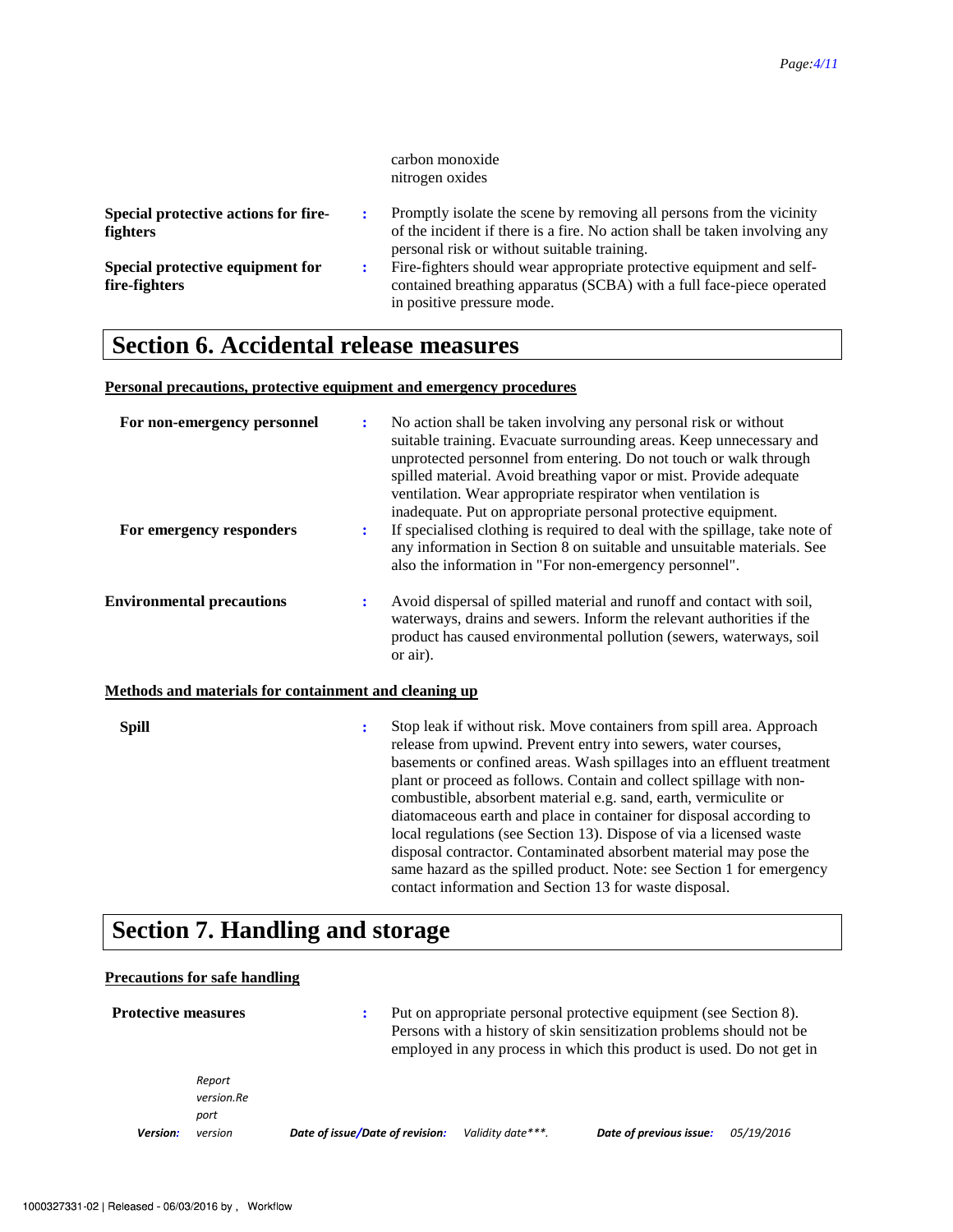| Advice on general occupational<br>hygiene                       | ÷ | eyes or on skin or clothing. Do not ingest. Avoid breathing vapor or<br>mist. Keep in the original container or an approved alternative made<br>from a compatible material, kept tightly closed when not in use.<br>Empty containers retain product residue and can be hazardous. Do not<br>reuse container.<br>Eating, drinking and smoking should be prohibited in areas where this<br>material is handled, stored and processed. Workers should wash hands<br>and face before eating, drinking and smoking. Remove contaminated<br>clothing and protective equipment before entering eating areas. See<br>also Section 8 for additional information on hygiene measures. |
|-----------------------------------------------------------------|---|-----------------------------------------------------------------------------------------------------------------------------------------------------------------------------------------------------------------------------------------------------------------------------------------------------------------------------------------------------------------------------------------------------------------------------------------------------------------------------------------------------------------------------------------------------------------------------------------------------------------------------------------------------------------------------|
| Conditions for safe storage,<br>including any incompatibilities | : | Store in accordance with local regulations. Store in original container<br>protected from direct sunlight in a dry, cool and well-ventilated area,<br>away from incompatible materials (see Section 10) and food and<br>drink. Keep container tightly closed and sealed until ready for use.<br>Containers that have been opened must be carefully resealed and kept<br>upright to prevent leakage. Do not store in unlabeled containers. Use<br>appropriate containment to avoid environmental contamination.                                                                                                                                                              |

# **Section 8. Exposure controls/personal protection**

### **Occupational exposure limits**

| <b>Ingredient name</b>                                                       |                                        |                                 | <b>Exposure limits</b>                                                                                                                                                                                                                                                                                                                                                                                                                                                                                                                                                                                                                                                                                                                                                                                                                                                                                                                                                                 |                                    |                                                                 |            |
|------------------------------------------------------------------------------|----------------------------------------|---------------------------------|----------------------------------------------------------------------------------------------------------------------------------------------------------------------------------------------------------------------------------------------------------------------------------------------------------------------------------------------------------------------------------------------------------------------------------------------------------------------------------------------------------------------------------------------------------------------------------------------------------------------------------------------------------------------------------------------------------------------------------------------------------------------------------------------------------------------------------------------------------------------------------------------------------------------------------------------------------------------------------------|------------------------------------|-----------------------------------------------------------------|------------|
|                                                                              | 1,2-Benzisothiazol-3(2H)-one           |                                 | None.                                                                                                                                                                                                                                                                                                                                                                                                                                                                                                                                                                                                                                                                                                                                                                                                                                                                                                                                                                                  |                                    |                                                                 |            |
|                                                                              | Appropriate engineering controls       | $\ddot{\cdot}$                  |                                                                                                                                                                                                                                                                                                                                                                                                                                                                                                                                                                                                                                                                                                                                                                                                                                                                                                                                                                                        | exposure to airborne contaminants. | Good general ventilation should be sufficient to control worker |            |
|                                                                              | <b>Environmental exposure controls</b> | ÷                               |                                                                                                                                                                                                                                                                                                                                                                                                                                                                                                                                                                                                                                                                                                                                                                                                                                                                                                                                                                                        |                                    |                                                                 |            |
|                                                                              | <b>Individual protection measures</b>  |                                 |                                                                                                                                                                                                                                                                                                                                                                                                                                                                                                                                                                                                                                                                                                                                                                                                                                                                                                                                                                                        |                                    |                                                                 |            |
| <b>Hygiene</b> measures<br>$\ddot{\cdot}$<br><b>Eye/face protection</b><br>÷ |                                        |                                 | Emissions from ventilation or work process equipment should be<br>checked to ensure they comply with the requirements of<br>environmental protection legislation. In some cases, fume scrubbers,<br>filters or engineering modifications to the process equipment will be<br>necessary to reduce emissions to acceptable levels.<br>Wash hands, forearms and face thoroughly after handling chemical<br>products, before eating, smoking and using the lavatory and at the end<br>of the working period. Appropriate techniques should be used to<br>remove potentially contaminated clothing. Contaminated work<br>clothing should not be allowed out of the workplace. Wash<br>contaminated clothing before reusing. Ensure that eyewash stations<br>and safety showers are close to the workstation location.<br>Protective eyewear is not required, but may be used in situations were<br>contact is expected.<br>Chemical-resistant, impervious gloves complying with an approved |                                    |                                                                 |            |
|                                                                              |                                        |                                 |                                                                                                                                                                                                                                                                                                                                                                                                                                                                                                                                                                                                                                                                                                                                                                                                                                                                                                                                                                                        |                                    |                                                                 |            |
| <b>Skin protection</b>                                                       |                                        |                                 |                                                                                                                                                                                                                                                                                                                                                                                                                                                                                                                                                                                                                                                                                                                                                                                                                                                                                                                                                                                        |                                    |                                                                 |            |
| <b>Hand protection</b>                                                       |                                        | $\ddot{\cdot}$                  |                                                                                                                                                                                                                                                                                                                                                                                                                                                                                                                                                                                                                                                                                                                                                                                                                                                                                                                                                                                        |                                    |                                                                 |            |
|                                                                              | Report<br>version.Re<br>port           |                                 |                                                                                                                                                                                                                                                                                                                                                                                                                                                                                                                                                                                                                                                                                                                                                                                                                                                                                                                                                                                        |                                    |                                                                 |            |
| Version:                                                                     | version                                | Date of issue/Date of revision: |                                                                                                                                                                                                                                                                                                                                                                                                                                                                                                                                                                                                                                                                                                                                                                                                                                                                                                                                                                                        | Validity date***.                  | Date of previous issue:                                         | 05/19/2016 |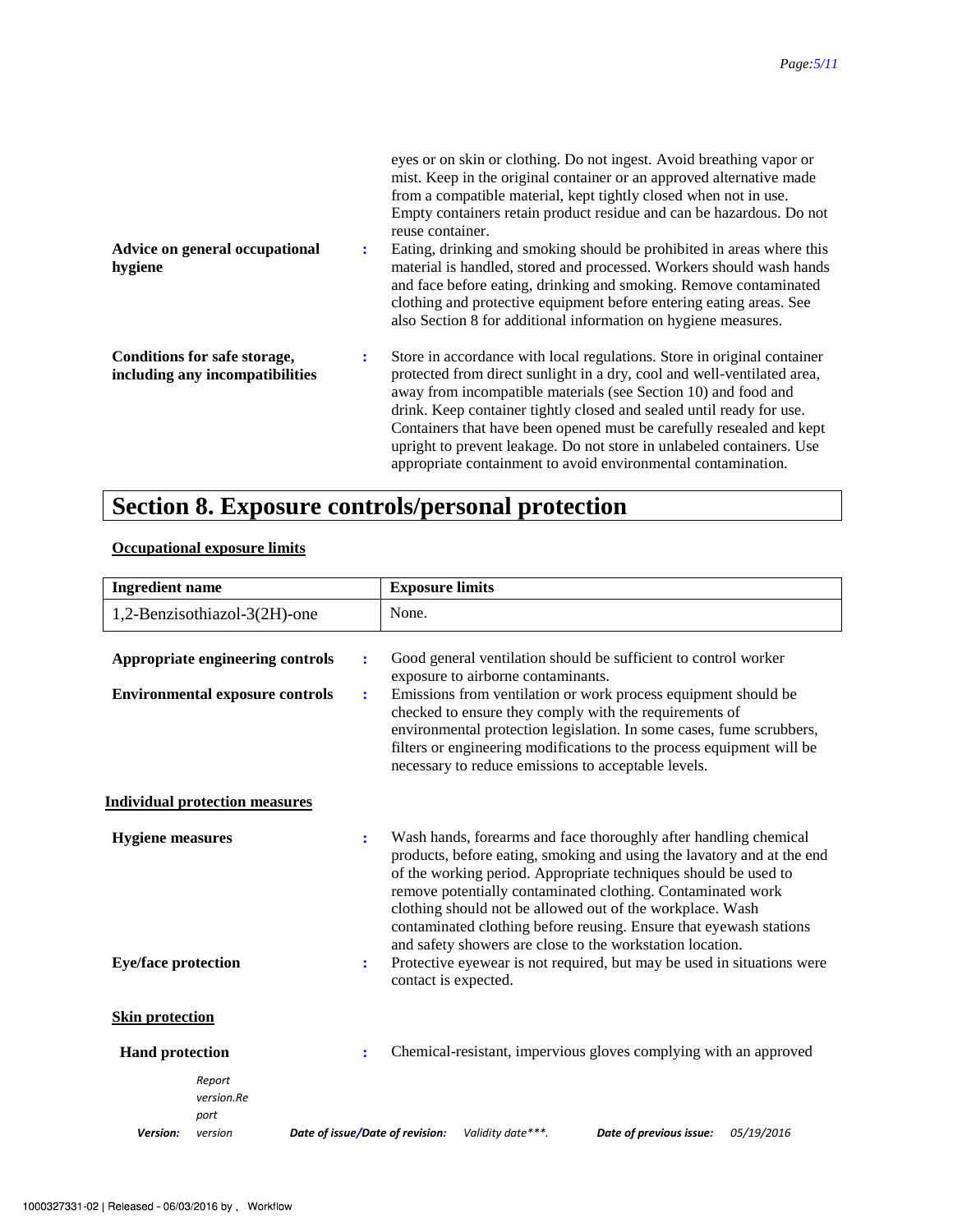|                               |   | standard should be worn at all times when handling chemical products<br>if a risk assessment indicates this is necessary. Considering the<br>parameters specified by the glove manufacturer, check during use that<br>the gloves are still retaining their protective properties. It should be<br>noted that the time to breakthrough for any glove material may be<br>different for different glove manufacturers. In the case of mixtures,<br>consisting of several substances, the protection time of the gloves<br>cannot be accurately estimated. |
|-------------------------------|---|--------------------------------------------------------------------------------------------------------------------------------------------------------------------------------------------------------------------------------------------------------------------------------------------------------------------------------------------------------------------------------------------------------------------------------------------------------------------------------------------------------------------------------------------------------|
| <b>Body protection</b>        |   | No special protective clothing is required.                                                                                                                                                                                                                                                                                                                                                                                                                                                                                                            |
| Other skin protection         | ٠ | Appropriate footwear and any additional skin protection measures<br>should be selected based on the task being performed and the risks<br>involved and should be approved by a specialist before handling this<br>product.                                                                                                                                                                                                                                                                                                                             |
| <b>Respiratory protection</b> | ÷ | Use a properly fitted, air-purifying or air-fed respirator complying<br>with an approved standard if a risk assessment indicates this is<br>necessary. Respirator selection must be based on known or anticipated<br>exposure levels, the hazards of the product and the safe working limits<br>of the selected respirator.                                                                                                                                                                                                                            |

# **Section 9. Physical and chemical properties**

### **Appearance**

| <b>Physical state</b>            | liquid [WHITE LIQUID WITH A MILD ODOR]<br>÷ |
|----------------------------------|---------------------------------------------|
| Color                            | White to off-white<br>÷                     |
| Odor                             | characteristic odor<br>÷                    |
| <b>Odor threshold</b>            | Not available.                              |
| pH                               | 5.1<br>÷                                    |
| <b>Melting point</b>             | Not available.<br>:                         |
| <b>Boiling point</b>             | Not available.                              |
| <b>Flash point</b>               | Not available.                              |
| <b>Evaporation rate</b>          | Not available.                              |
| Flammability (solid, gas)        | Not available.                              |
| Lower and upper explosive        | Lower: Not available.<br>÷                  |
| (flammable) limits               | <b>Upper:</b> Not available.                |
| Vapor pressure                   | Not available.<br>÷                         |
| <b>Vapor density</b>             | Not available.<br>÷                         |
| <b>Relative density</b>          | 1.00                                        |
| <b>Solubility</b>                | Not available.<br>÷                         |
| <b>Partition coefficient: n-</b> | Not available.                              |
| octanol/water                    |                                             |
| <b>Auto-ignition temperature</b> | Not available.<br>÷                         |
| <b>Decomposition temperature</b> | Not available.<br>÷                         |
| <b>Viscosity</b>                 | Dynamic: Not available.<br>$\ddot{\cdot}$   |
|                                  | <b>Kinematic:</b> Not available.            |
| Report                           |                                             |
| version.Re                       |                                             |
| port                             |                                             |

*Version:*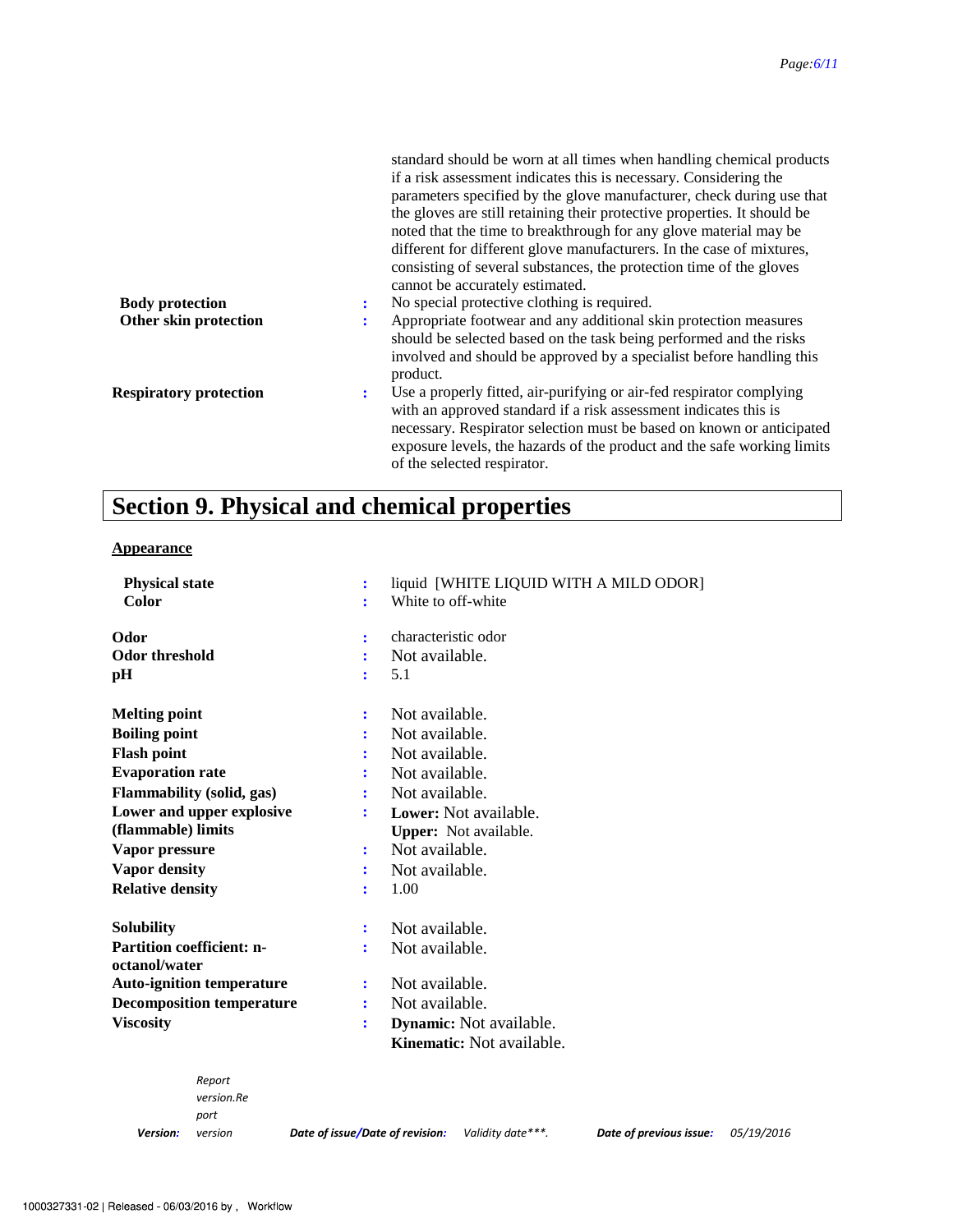## **Section 10. Stability and reactivity**

| <b>Reactivity</b>                          | ÷ | No specific test data related to reactivity available for this product or<br>its ingredients.           |
|--------------------------------------------|---|---------------------------------------------------------------------------------------------------------|
| <b>Chemical stability</b>                  |   | The product is stable.                                                                                  |
| <b>Possibility of hazardous reactions</b>  | ÷ | Under normal conditions of storage and use, hazardous reactions will<br>not occur.                      |
| <b>Conditions to avoid</b>                 |   | No specific data.                                                                                       |
| Incompatible materials                     |   | No specific data.                                                                                       |
| <b>Hazardous decomposition</b><br>products | ÷ | Under normal conditions of storage and use, hazardous decomposition<br>products should not be produced. |

# **Section 11. Toxicological information**

### **Information on toxicological effects**

**Acute toxicity**

| <b>Product/ingredient name</b> | <b>Result</b>   | <b>Species</b> | <b>Dose</b>   | <b>Exposure</b>          |
|--------------------------------|-----------------|----------------|---------------|--------------------------|
|                                |                 |                |               |                          |
|                                | LD50 Oral       | Rat            | $3,129$ mg/kg | -                        |
|                                | LC50 Inhalation | Rat            | $> 5$ mg/l    | $\overline{\phantom{0}}$ |
|                                | LD50 Dermal     | Rabbit         | $5,000$ mg/kg | $\overline{\phantom{0}}$ |

**Conclusion/Summary : Very low toxicity to humans or animals.** 

**Irritation/Corrosion**

| <b>Product/ingredient name</b> | <b>Result</b> | <b>Species</b> | <b>Score</b> | <b>Exposure</b> | <b>Observation</b> |
|--------------------------------|---------------|----------------|--------------|-----------------|--------------------|
|                                | Eyes -        | Rabbit         | 1.0          |                 |                    |
|                                | Redness of    |                |              |                 |                    |
|                                | the           |                |              |                 |                    |
|                                | conjunctivae  |                |              |                 |                    |
|                                | Skin -        | Rabbit         | 1.0          |                 |                    |
|                                | Erythema/Es   |                |              |                 |                    |
|                                | char          |                |              |                 |                    |

| <b>Conclusion/Summary</b> |
|---------------------------|
| Skin                      |
| Eves                      |
| <b>Respiratory</b>        |

**:** Slight

**:** Minimal

**:** May cause respiratory irritation

### **Sensitization**

| <b>Product/ingredient name</b> | exposure<br>Route of |               | <b>Result</b> |
|--------------------------------|----------------------|---------------|---------------|
|                                | Skin                 | D1Q<br>Guinea | Sensitizing   |

#### **Conclusion/Summary**

*Version: Report version.Re port* 

*version Date of issue/Date of revision: Validity date\*\*\*. Date of previous issue: 05/19/2016*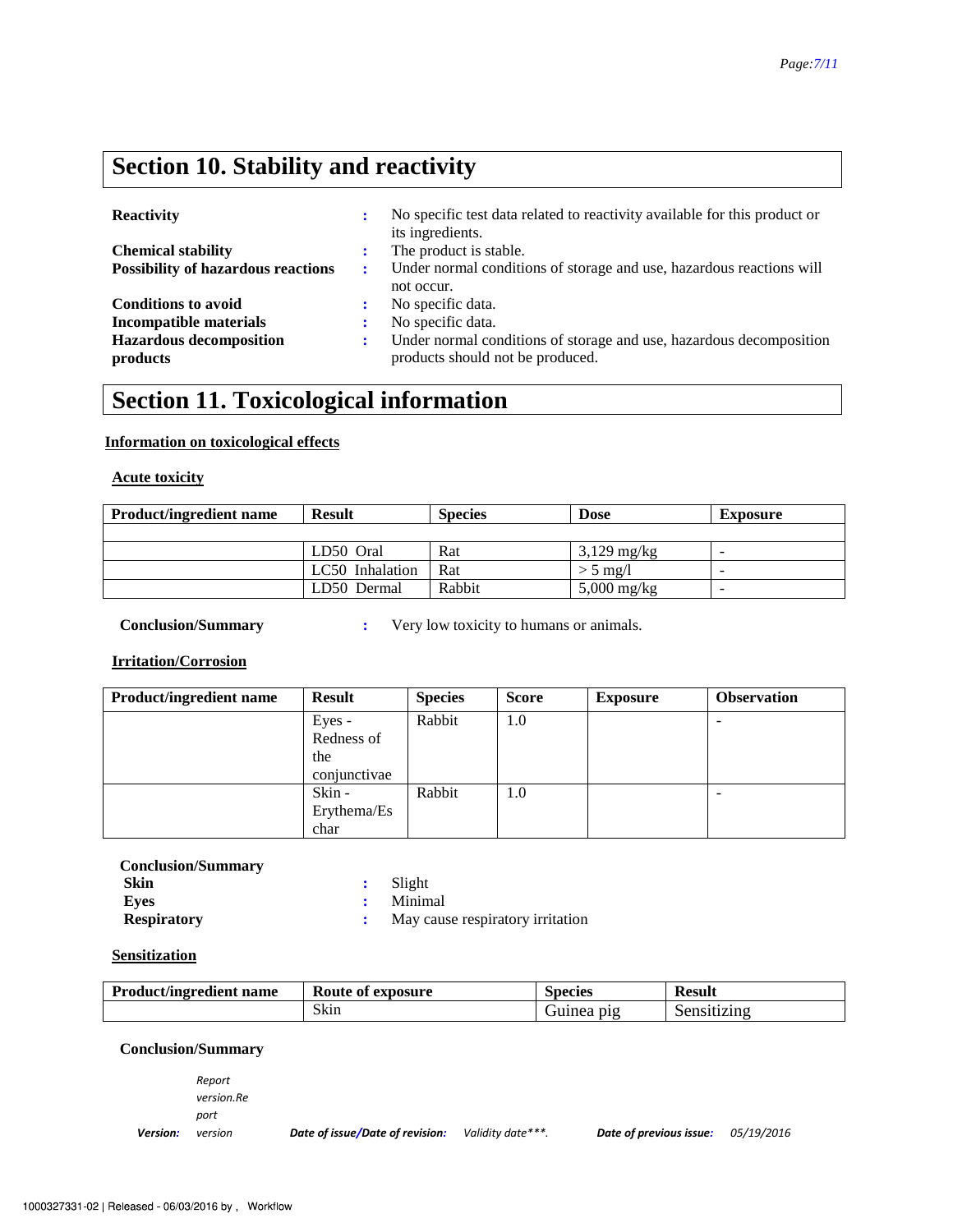| <b>Skin</b><br><b>Respiratory</b>                                    | ÷<br>÷               | Sensitizing<br>No results available.                                                                   |
|----------------------------------------------------------------------|----------------------|--------------------------------------------------------------------------------------------------------|
| <b>Mutagenicity</b>                                                  |                      |                                                                                                        |
| <b>Conclusion/Summary</b>                                            | $\ddot{\cdot}$       | No known significant effects or critical hazards.                                                      |
| Carcinogenicity                                                      |                      |                                                                                                        |
| <b>Conclusion/Summary</b>                                            | $\ddot{\cdot}$       | No known significant effects or critical hazards.                                                      |
| <b>Reproductive toxicity</b>                                         |                      |                                                                                                        |
| <b>Conclusion/Summary</b>                                            | ÷                    | No known significant effects or critical hazards.                                                      |
| <b>Teratogenicity</b>                                                |                      |                                                                                                        |
| <b>Conclusion/Summary</b>                                            | $\ddot{\cdot}$       | No known significant effects or critical hazards.                                                      |
| Specific target organ toxicity (single exposure)<br>Not available.   |                      |                                                                                                        |
| Specific target organ toxicity (repeated exposure)<br>Not available. |                      |                                                                                                        |
| <b>Aspiration hazard</b><br>Not available.                           |                      |                                                                                                        |
| Information on the likely routes of<br>exposure                      | $\ddot{\cdot}$       | Not available.                                                                                         |
| <b>Potential chronic health effects</b>                              |                      |                                                                                                        |
| <b>Conclusion/Summary</b>                                            | $\ddot{\cdot}$       | No known significant effects or critical hazards.                                                      |
| <b>General</b>                                                       | ÷                    | Once sensitized, a severe allergic reaction may occur when<br>subsequently exposed to very low levels. |
| Carcinogenicity                                                      | $\ddot{\cdot}$       | No known significant effects or critical hazards.                                                      |
| <b>Mutagenicity</b>                                                  | $\ddot{\phantom{a}}$ | No known significant effects or critical hazards.                                                      |
| <b>Teratogenicity</b>                                                | ÷                    | No known significant effects or critical hazards.                                                      |
| <b>Developmental effects</b>                                         | $\ddot{\cdot}$       | No known significant effects or critical hazards.                                                      |
| <b>Fertility effects</b>                                             | ÷                    | No known significant effects or critical hazards.                                                      |

# **Section 12. Ecological information**

#### **Toxicity**

**Conclusion/Summary :** Not available.

#### **Persistence and degradability**

*Version: Report version.Re port*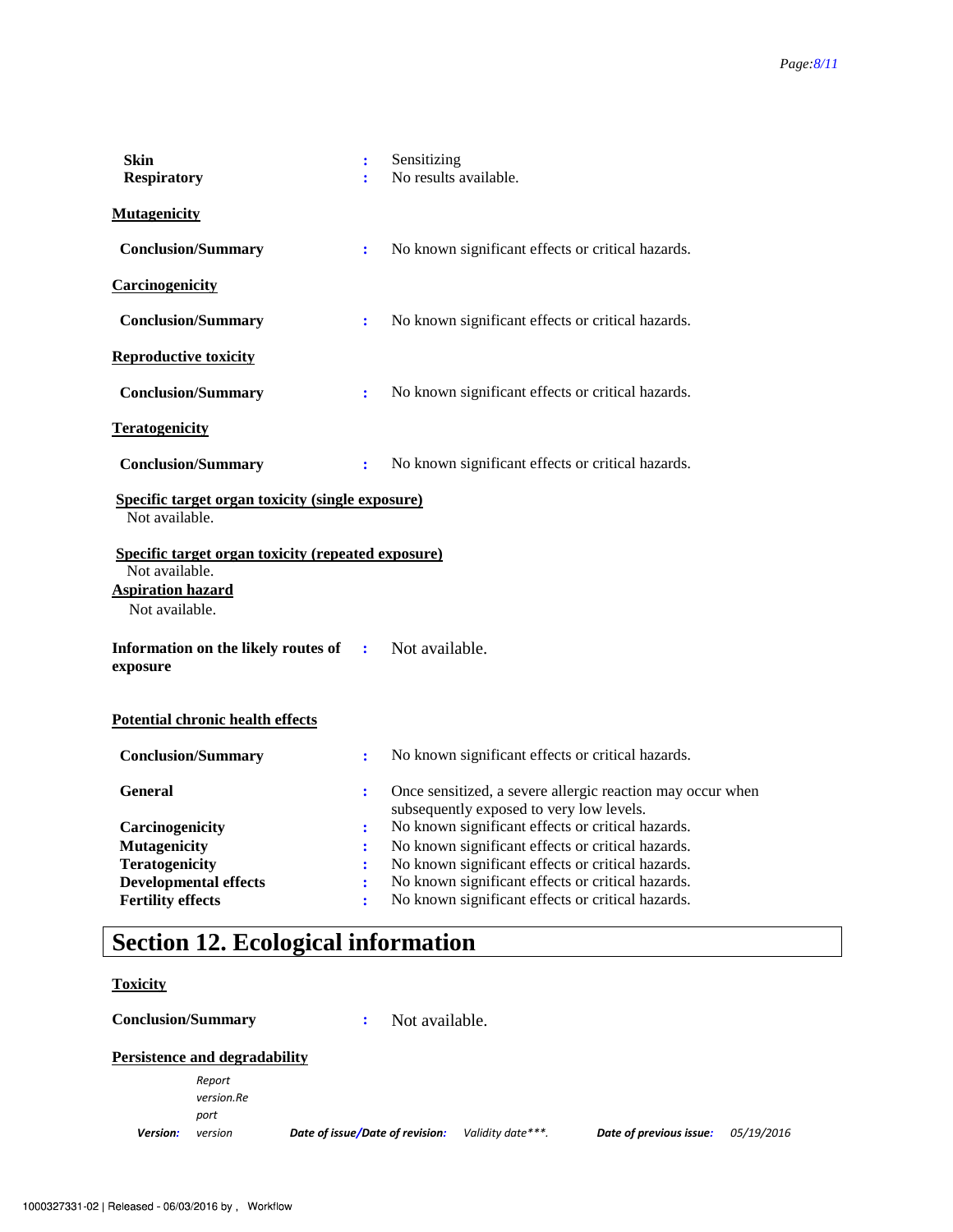| <b>Conclusion/Summary</b> |  | Not available. |
|---------------------------|--|----------------|
|---------------------------|--|----------------|

**Mobility in soil** 

| Soil/water partition coefficient<br>(KOC) | : Not available.                                  |
|-------------------------------------------|---------------------------------------------------|
| Other adverse effects                     | No known significant effects or critical hazards. |

### **Section 13. Disposal considerations**

**Disposal methods :** The generation of waste should be avoided or minimized wherever possible. Disposal of this product, solutions and any by-products should at all times comply with the requirements of environmental protection and waste disposal legislation and any regional local authority requirements. Dispose of surplus and non-recyclable products via a licensed waste disposal contractor. Waste should not be disposed of untreated to the sewer unless fully compliant with the requirements of all authorities with jurisdiction. Waste packaging should be recycled. Incineration or landfill should only be considered when recycling is not feasible. This material and its container must be disposed of in a safe way. Care should be taken when handling emptied containers that have not been cleaned or rinsed out. Empty containers or liners may retain some product residues. Avoid dispersal of spilled material and runoff and contact with soil, waterways, drains and sewers.

### **Section 14. Transport information**

| information            | UN no. | <b>Proper shipping name</b> | <b>Class</b> | $PG^*$ | <b>Note</b> |
|------------------------|--------|-----------------------------|--------------|--------|-------------|
| <b>DOT</b>             |        | Not Regulated               |              |        |             |
| IATA(C)                |        | Not Regulated               |              |        |             |
| IATA(P)                |        |                             |              |        |             |
| <b>IMDG</b>            |        | Not Regulated               |              |        |             |
| <b>TDG</b>             |        | Not Regulated               |              |        |             |
| $PG^*$ : Packing group |        |                             |              |        |             |

## **Section 15. Regulatory information**

|                           | <b>Precautionary statements</b> |                                 |                                |                         |            |
|---------------------------|---------------------------------|---------------------------------|--------------------------------|-------------------------|------------|
| Signal word               |                                 | CAUTION!                        |                                |                         |            |
| <b>Emergency Overview</b> |                                 | Harmful if swallowed.           | Keep out of reach of children. |                         |            |
|                           | Report                          |                                 |                                |                         |            |
|                           | version.Re                      |                                 |                                |                         |            |
|                           | port                            |                                 |                                |                         |            |
| Version:                  | version                         | Date of issue/Date of revision: | Validity date ***.             | Date of previous issue: | 05/19/2016 |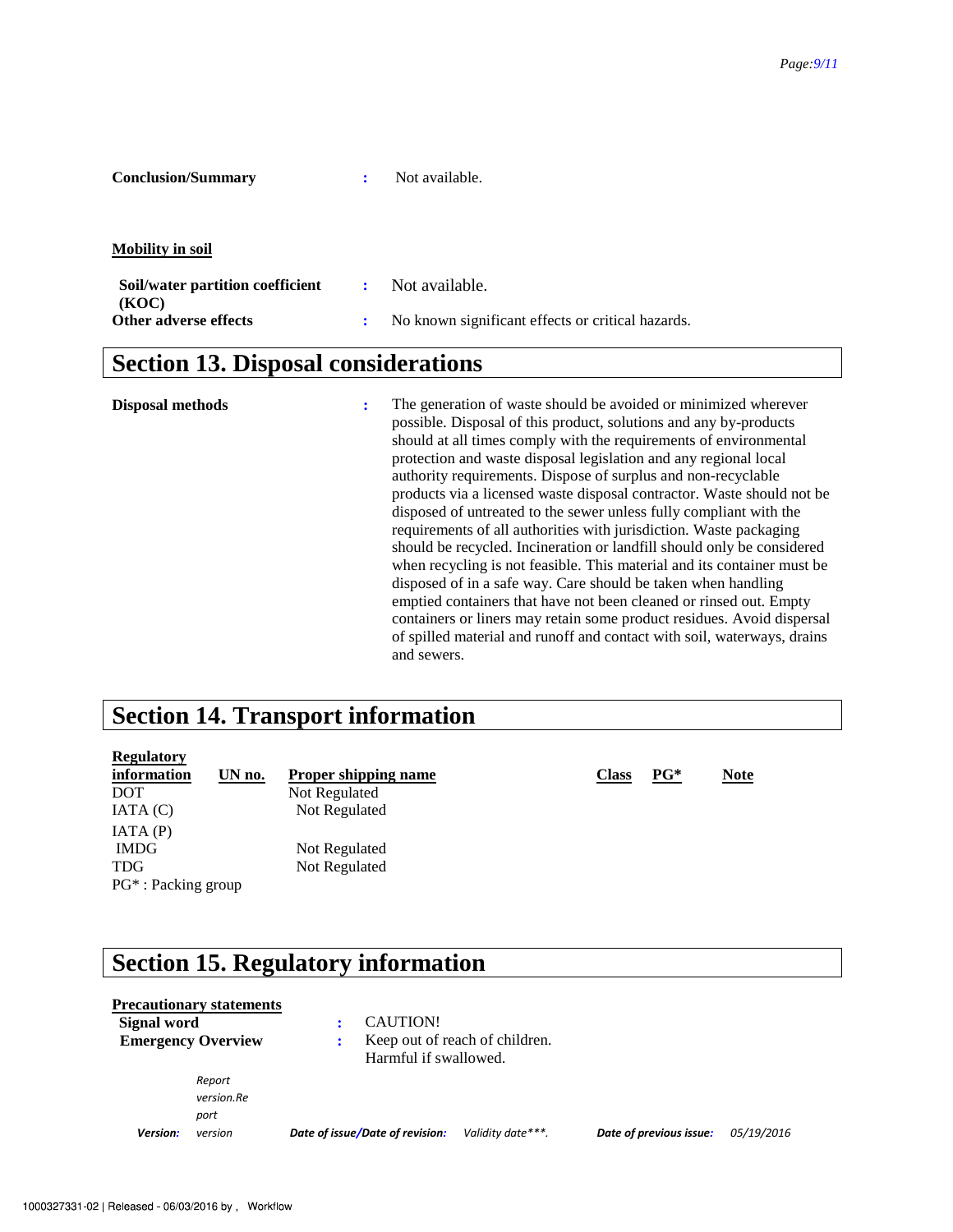|                                       |   | Wash throughly with soap and water after handling and before eating,<br>drinking, chewing gum, or using tobacco.<br>Prolonged or frequently repeated skin contact may cause allergic reactions<br>in some individuals. |  |  |  |
|---------------------------------------|---|------------------------------------------------------------------------------------------------------------------------------------------------------------------------------------------------------------------------|--|--|--|
| <b>U.S. Federal regulations</b>       |   | United States inventory (TSCA 8b):<br>Not determined.                                                                                                                                                                  |  |  |  |
| <b>State regulations</b>              |   |                                                                                                                                                                                                                        |  |  |  |
| California Prop. 65<br>Not available. |   |                                                                                                                                                                                                                        |  |  |  |
| <b>International lists</b>            |   |                                                                                                                                                                                                                        |  |  |  |
| <b>National inventory</b>             |   |                                                                                                                                                                                                                        |  |  |  |
| <b>Australia</b>                      | ÷ | Not determined.                                                                                                                                                                                                        |  |  |  |
| Canada                                |   | At least one component is not listed.                                                                                                                                                                                  |  |  |  |
| <b>China</b>                          |   | Not determined.                                                                                                                                                                                                        |  |  |  |
| <b>Europe</b>                         |   | Not determined.                                                                                                                                                                                                        |  |  |  |
| Japan                                 |   | Not determined.                                                                                                                                                                                                        |  |  |  |
| <b>Malaysia</b>                       |   | Not determined.                                                                                                                                                                                                        |  |  |  |
| <b>New Zealand</b>                    |   | Not determined.                                                                                                                                                                                                        |  |  |  |
| <b>Philippines</b>                    | ÷ | Not determined.                                                                                                                                                                                                        |  |  |  |
| <b>Republic of Korea</b>              |   | Not determined.                                                                                                                                                                                                        |  |  |  |
| <b>Taiwan</b>                         |   | Not determined.                                                                                                                                                                                                        |  |  |  |

### **Section 16. Other information**

**National Fire Protection Association (U.S.A.):** 



**Reprinted with permission from NFPA 704-2001, Identification of the Hazards of Materials for Emergency Response Copyright ©1997, National Fire Protection Association, Quincy, MA 02269. This reprinted material is not the complete and official position of the National Fire Protection Association, on the referenced subject which is represented only by the standard in its entirety.** 

**Copyright ©2001, National Fire Protection Association, Quincy, MA 02269. This warning system is intended to be interpreted and applied only by properly trained individuals to identify fire, health and reactivity hazards of chemicals. The user is referred to certain limited number of chemicals with recommended classifications in NFPA 49 and NFPA 325, which would be used as a guideline only. Whether the chemicals** 

| <b>Version:</b> | version    | Date of issue/Date of revision: | Validity date***. | Date of previous issue: | <i>05/19/2016</i> |  |
|-----------------|------------|---------------------------------|-------------------|-------------------------|-------------------|--|
|                 | port       |                                 |                   |                         |                   |  |
|                 | version.Re |                                 |                   |                         |                   |  |
|                 | Report     |                                 |                   |                         |                   |  |